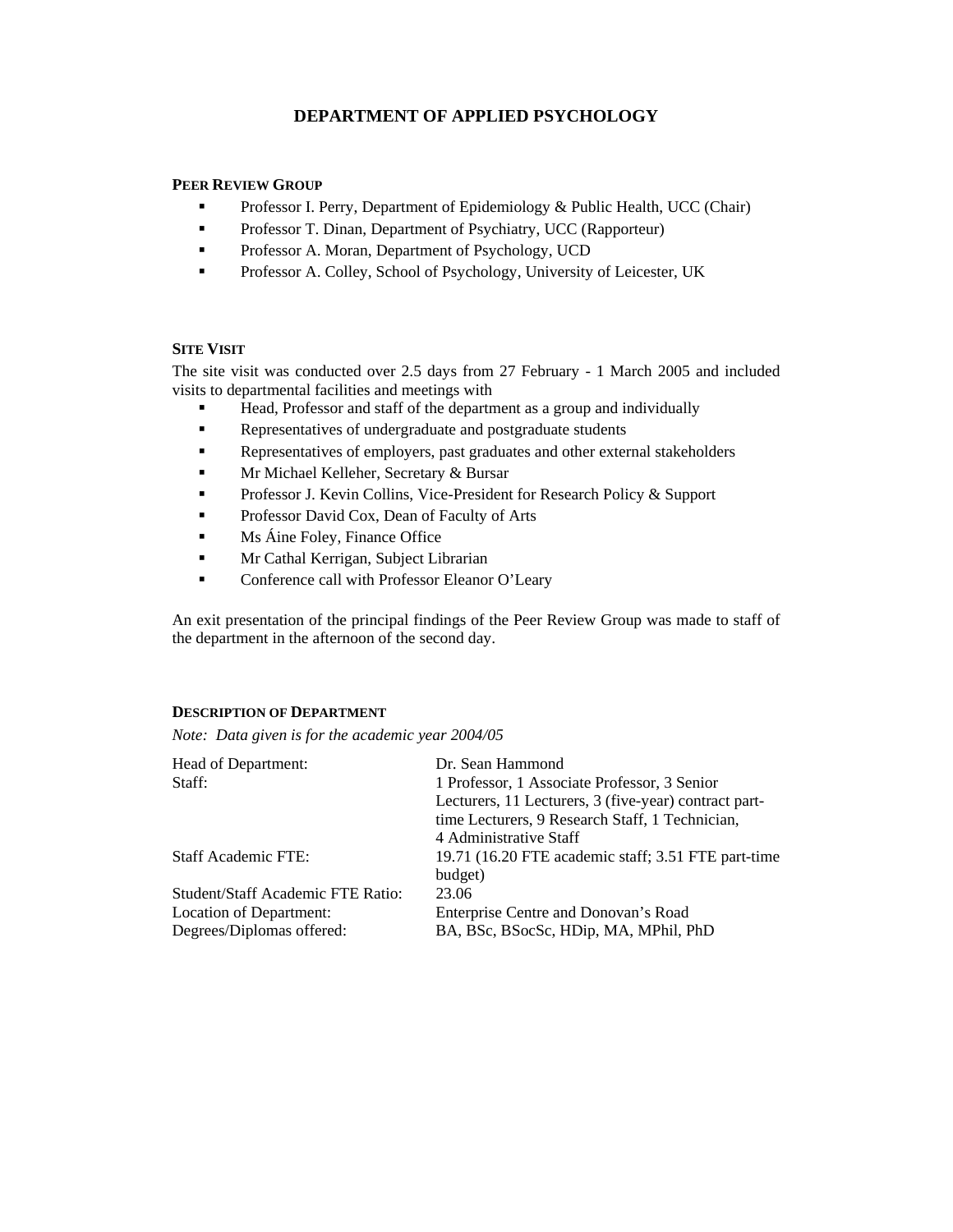#### **NUMBER OF STUDENTS**

The Department has 454.43 Student FTEs distributed as follows:

#### **Undergraduate Student FTEs**

| Year 1 | Year 2 | $\vert$ Year 3   Year 4   Total |      | U/G    | Economic | Visiting<br>American | Visiting<br>  European |
|--------|--------|---------------------------------|------|--------|----------|----------------------|------------------------|
|        |        |                                 |      |        |          |                      |                        |
| 197.92 | 83.17  | 51.42                           | 6.17 | 337.67 | 14.92    | 9.67                 | 5.50                   |

#### **Postgraduate Student FTEs**

| H Dip | Master | Master   | PhD | <b>Total</b> |
|-------|--------|----------|-----|--------------|
|       | Taught | Research |     | P/G          |
| 59.02 | 40.25  | 5.50     |     | 116.77       |

# **MISSION STATEMENT**

"To teach, research and communicate Applied Psychology as a scientific and professional discipline with creativity, rigour, imagination and compassion, reaching a broad spectrum of people and organisations."

#### **AIMS OF DEPARTMENT**

- *To achieve excellence in teaching undergraduate and postgraduate courses in Psychology.* The Department aims to deliver courses that meet the highest academic standards, satisfy the accreditation requirements of the relevant professional bodies, benefit students, promote access and are relevant to the needs of the community.
- *To achieve excellence in research and scholarship.* The Department aims to make contributions to the discipline of psychology by encouraging its staff to engage in research and by developing a strong tradition of postgraduate research training.
- *To contribute to the development of psychology as a profession in Ireland* by developing professionally relevant postgraduate courses and by encouraging staff to engage with the profession.
- To contribute to the development of other cognate professions by developing and contributing to relevant courses.
- *To contribute to society* by engaging with local, national and international organisations in teaching, training, consultancy and research.

#### **GENERAL COMMENT ON QUALITY REVIEW**

It was evident to the PRG that a great deal of time and effort had been expended by the Department in producing their two-volume self-assessment report. However, the document would have benefited from a comprehensive executive summary together with clearer details on the following:

- i) the number of students attending modules provided by the Department,
- ii) student FTE's broken down by course,
- iii) grant income per academic per annum,
- iv) research collaborations especially with other leading international universities.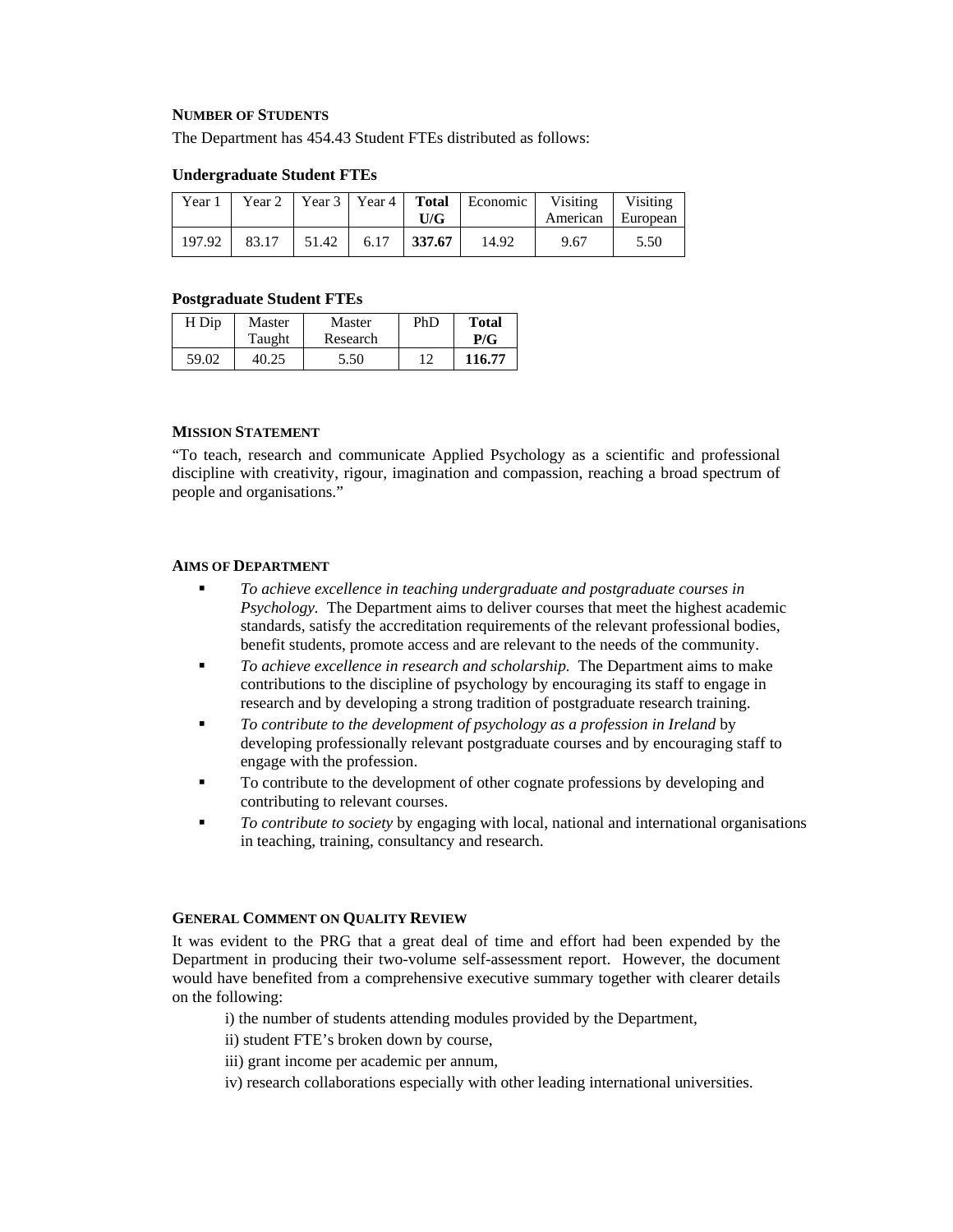**SWOT Analysis**: The PRG carefully reviewed and broadly endorsed the departmental SWOT analysis as presented in the Self-Assessment Report.

**Strengths:** Strengths included committed competent staff; good peer support within the Department; Effective and responsive administrative staff; Contribution by postgraduates to teaching; Good gender balance among departmental colleagues; Staff value and are accessible to all students; High student completion rates in all years and courses; Wide range of professional accreditations among staff in the Department; Outreach to and involvement with community; Wide vision about the contribution that psychology can make; Staff have autonomy to initiate developments; Administrative duties shared within the Department; Belief in importance of discipline of psychology; High demand for undergraduate and postgraduate courses; Range of areas of excellence in research and teaching; Arrangements for teaching programmes are complex but delivered on time; UG and PG Boards of Studies provide a cohesive force.

**Weaknesses.** The PRG concurred with the issues raised by the Department. In particular the PRG highlighted the need for the Department to urgently address the lack of clarity in department strategy; the lack of trust, transparency and consultation in decision-making; and the fact that the undergraduate students do not see full range of staff.

The PRG commended the Department for their analysis of the opportunities facing the Department and suggested the inclusion of the introduction of a structured PhD programme. The PRG found the benchmarking exercise to be informative in highlighting areas of underprovision and apparent inadequacy in the Department of Applied Psychology, UCC. These include a high staff/student ratio, inadequate technical support, and relatively poor provision of laboratory and computing facilities. With regard to completion rates for undergraduates and post graduates and other outcomes including the proportion of students attaining honours degrees, the Department is performing at a comparable level to the benchmarked institutions.

The PRG noted in particular that the Department's undergraduate psychology degree programme has one of the highest CAO entry points in the Arts Faculty. Another main strength of the Department is the positive relationship between staff and students. The high regard in which members of the Department are held by current and former students was clear to members of the PRG. Overall students perceive a good atmosphere in the Department. Specifically, staff are perceived widely as being approachable and supportive. In addition there was evidence of several interesting teaching innovations among the staff (for example, person-centred teaching, and the use of the internet to deliver certain modules).

The Department has research grant income that is well above average in the Faculty of Arts and has high PhD completion rates. The PRG were also impressed by the ethos of applying Psychology to a range of practical issues and with the success of the Department in acquiring substantial funding from the EU and from Health Boards.

The PRG expressed concerns about the quality of the building in which the Department is located.

# **PROGRESS MADE ON THE IMPLEMENTATION OF PRG RECOMMENDATIONS**

A meeting to discuss progress made in implementing recommendations for improvement arising from the review of the Department of Applied Psychology was held on 27 November 2006.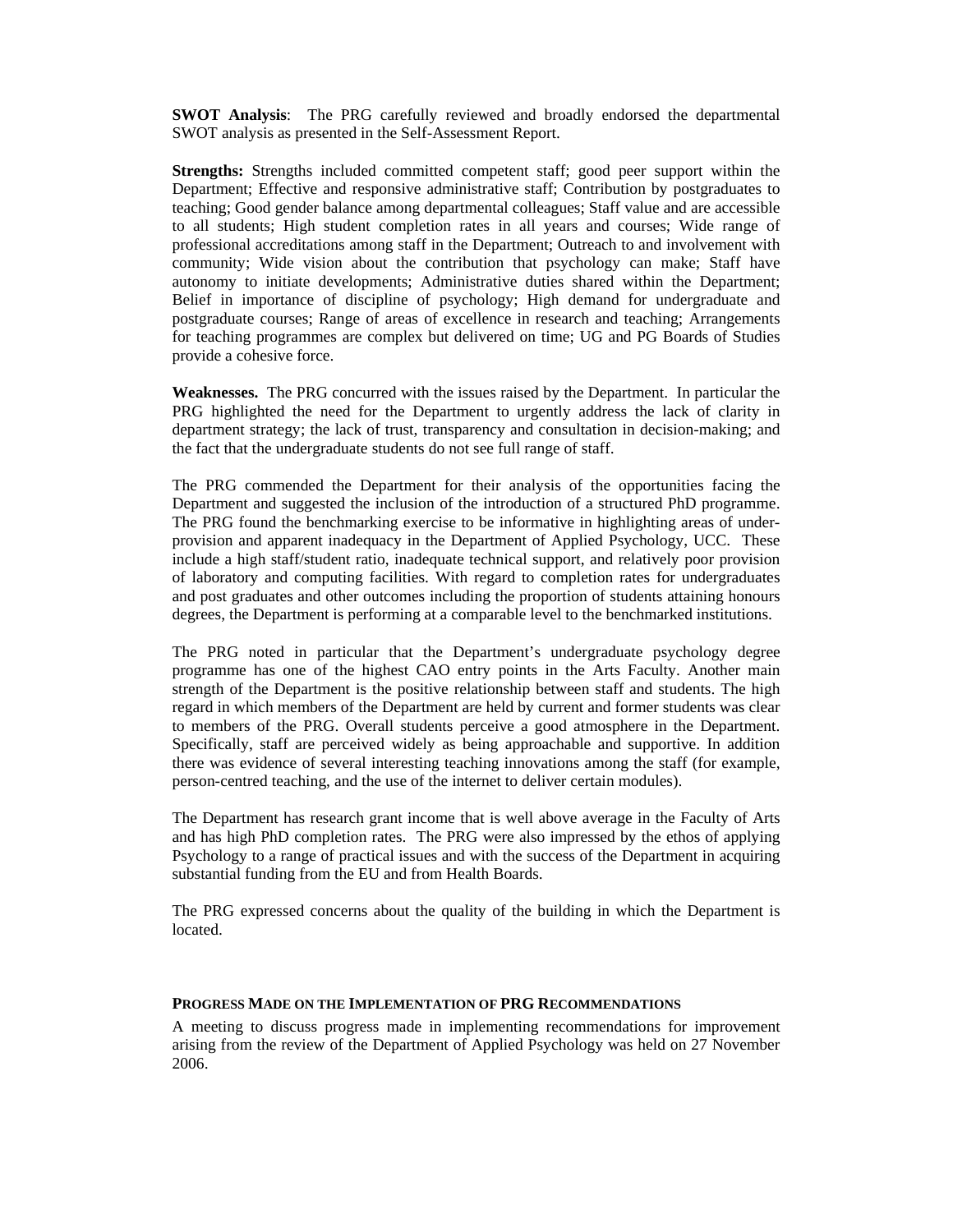Present: Professor David Cox, Head, College of Arts, Celtic Studies & Social Sciences Professor Eleanor O'Leary, Head, Department of Applied Psychology Dr Norma Ryan, Director, Quality Promotion Unit Ms Deirdre O'Brien, Administrator, Quality Promotion Unit

| VP: Vice-President                            |
|-----------------------------------------------|
| OIP: Quality Improvement Plan                 |
| ACSSS: Arts, Celtic Studies & Social Sciences |
| AC: Academic Council                          |
|                                               |

| <b>Recommendation of PRG</b>                                                                                                                                                                                                                                                                                                                                                | <b>Recommendation of QPC</b>                                                                                                                                                                                                                                                                                                                               | <b>Follow-up Report</b><br>November 06                                                                                                                                                                                                                                                                   |
|-----------------------------------------------------------------------------------------------------------------------------------------------------------------------------------------------------------------------------------------------------------------------------------------------------------------------------------------------------------------------------|------------------------------------------------------------------------------------------------------------------------------------------------------------------------------------------------------------------------------------------------------------------------------------------------------------------------------------------------------------|----------------------------------------------------------------------------------------------------------------------------------------------------------------------------------------------------------------------------------------------------------------------------------------------------------|
| Endorsed the need for one<br>additional lecturer and<br>agreed that there is a gap in<br>the cognitive/cognitive<br>neuropsychology area.<br>However, such a post<br>requires linkage with<br>existing staff in research<br>interests. The Department<br>also needs to ensure that the<br>Dean is briefed on the<br>technical resources required<br>to support such a post. | QPC noted this recommendation.<br>Decisions on staffing at this level<br>are a matter for the Dean of the<br>College of ACSSS and the QPC<br>recommended that the Department<br>discuss the need for this post with<br>the Dean.                                                                                                                           | Ongoing<br>The Department has made a<br>submission to the College of<br>ACSSS and the Head of<br>College acknowledged it to be<br>identified as one of the<br>priorities for the next staffing<br>round should funding become<br>available.                                                              |
| Endorsed the need for an IT<br>technician/specialist<br>programmer.                                                                                                                                                                                                                                                                                                         | See response to recommendation<br>above.<br>The QPC noted the significant<br>level of research and consultancy<br>funding obtained by the<br>Department and suggested that<br>perhaps posts such as the one<br>proposed here could be funded<br>from this income. The QPC<br>recommended that the Department<br>discuss this possibility with the<br>Dean. | Not implemented<br>The Department's research<br>funding is for specific research<br>uses and cannot necessarily be<br>used to finance such a post.<br>The Head of College has noted<br>that such a post is desirable for<br>the Department but funding for<br>such a post is not possible at<br>present. |
| Endorsed the need for<br>permanency for the<br>temporary Executive<br>Assistant post.                                                                                                                                                                                                                                                                                       | QPC noted this recommendation.<br>Decisions on staffing at this level<br>are a matter for the Dean of the<br>College of ACSSS and the QPC<br>recommended that the Department<br>discuss the need for this post with<br>the Dean.                                                                                                                           | It was confirmed that the<br>funding for the EA post is in<br>the College of ACSSS budget<br>and thus is available to the<br>Department.                                                                                                                                                                 |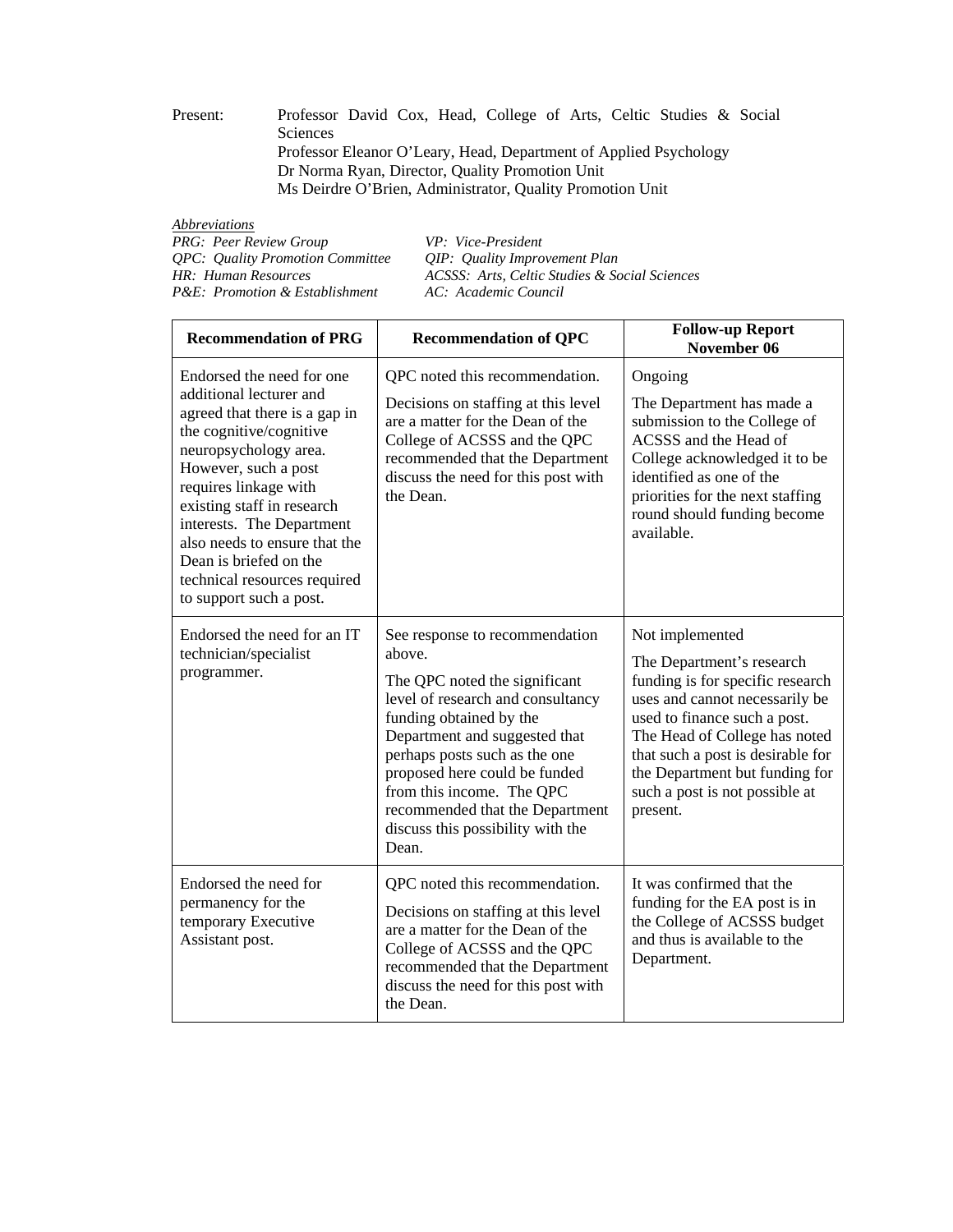| <b>Recommendation of PRG</b>                                                                                                                                             | <b>Recommendation of QPC</b>                                                                                                                                                                                                                                        | <b>Follow-up Report</b><br>November 06                                                                                                                                                                                                                                                                                                                                                                                                                                                                                                                                                                           |
|--------------------------------------------------------------------------------------------------------------------------------------------------------------------------|---------------------------------------------------------------------------------------------------------------------------------------------------------------------------------------------------------------------------------------------------------------------|------------------------------------------------------------------------------------------------------------------------------------------------------------------------------------------------------------------------------------------------------------------------------------------------------------------------------------------------------------------------------------------------------------------------------------------------------------------------------------------------------------------------------------------------------------------------------------------------------------------|
| Endorsed the need for better<br>facilities on the Enterprise<br>Centre site, including<br>improved laboratory<br>facilities linked to teaching<br>and research activity. | Recommendation endorsed.<br>The QPC noted that improvement<br>in research laboratory facilities<br>may well be something that could<br>be funded from research income<br>and recommended that the<br>Department actively pursue<br>possibilities in this direction. | Not implemented.<br>Some improvements have been<br>made to existing facilities, e.g.<br>a lift has been provided<br>through a connecting bridge<br>with the adjacent building<br>allowing movement of<br>equipment but access to toilet<br>facilities for the disabled still<br>remain a problem.                                                                                                                                                                                                                                                                                                                |
| Endorsed the need to<br>reconsider the commitment<br>to Service teaching.                                                                                                | Recommendation endorsed.<br>QPC asked that full details of<br>actions to be taken are provided in<br>the QIP.                                                                                                                                                       | Ongoing<br>The Department is continuing<br>with its existing commitments<br>but considers itself to be<br>unable to extend its current<br>level of commitment to service<br>teaching.                                                                                                                                                                                                                                                                                                                                                                                                                            |
| Endorsed the need to<br>continue to develop open,<br>transparent procedures in the<br>management of the<br>Department.                                                   | Recommendation endorsed.<br>QPC asked that full details of<br>actions to be taken are provided in<br>the QIP.                                                                                                                                                       | Implemented<br>The Department has a number<br>of committees where staff are<br>given a voice in the<br>management of the<br>Department, for example:<br>• Departmental staff meetings<br>Undergraduate Board of<br><b>Studies</b><br>Regular Staff Meetings<br>(membership includes<br>permanent administrative<br>members of staff)<br>• Postgraduate research<br>committee<br><b>Ethics committee</b><br>The Department engages in a<br>continuous process in its<br>development. Initiatives such<br>as transparency of workloads<br>and the establishment of a<br>Planning Committee are recent<br>examples. |
| Endorsed the need to<br>develop support systems for<br>all staff.                                                                                                        | Recommendation endorsed.<br>QPC asked that full details of<br>actions to be taken are provided in<br>the QIP.                                                                                                                                                       | Ongoing<br>The Head of Department is<br>available for formal<br>consultation hours during term.                                                                                                                                                                                                                                                                                                                                                                                                                                                                                                                  |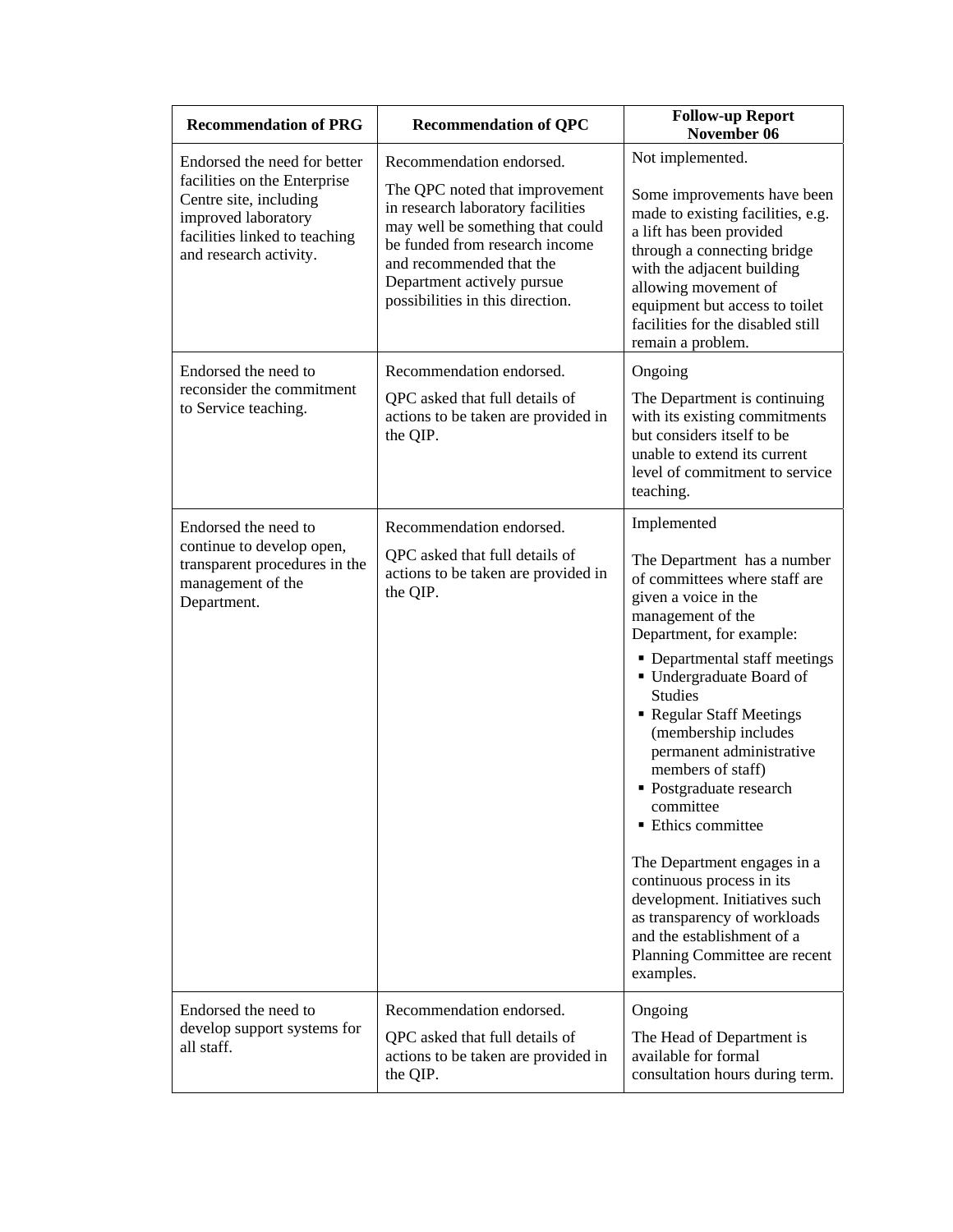| <b>Recommendation of PRG</b>                                                                                                                                                                            | <b>Recommendation of QPC</b>                                                                                                                                                                                                                                                                                                                                                                                                                                                                                                                                                                                                                                                                                                                                                                                                                                                                                                                                                                                                             | <b>Follow-up Report</b><br>November 06                                                                                                                                                                                                                                                                                                                                                                                                                                                                                  |
|---------------------------------------------------------------------------------------------------------------------------------------------------------------------------------------------------------|------------------------------------------------------------------------------------------------------------------------------------------------------------------------------------------------------------------------------------------------------------------------------------------------------------------------------------------------------------------------------------------------------------------------------------------------------------------------------------------------------------------------------------------------------------------------------------------------------------------------------------------------------------------------------------------------------------------------------------------------------------------------------------------------------------------------------------------------------------------------------------------------------------------------------------------------------------------------------------------------------------------------------------------|-------------------------------------------------------------------------------------------------------------------------------------------------------------------------------------------------------------------------------------------------------------------------------------------------------------------------------------------------------------------------------------------------------------------------------------------------------------------------------------------------------------------------|
| That a formal mentoring<br>scheme for junior academics<br>should be put in place.                                                                                                                       | Recommendation endorsed.<br>QPC asked that full details of<br>actions to be taken are provided in<br>the QIP.                                                                                                                                                                                                                                                                                                                                                                                                                                                                                                                                                                                                                                                                                                                                                                                                                                                                                                                            | Implemented<br>There is now a mentoring<br>system in place for junior<br>academic staff (those below<br>the bar on the Lecturer scale<br>and in their first two years of<br>employment).                                                                                                                                                                                                                                                                                                                                |
| That all staff without a<br>permanent contract be fully<br>apprised (in writing) on their<br>employment contract with<br>the university.                                                                | Recommendation endorsed.<br>QPC referred this to the<br>Department of HR and also<br>suggested that the Department<br>reconsider the taught postgraduate<br>programmes with a view to<br>reducing the dependency on part-<br>time staff for their delivery.                                                                                                                                                                                                                                                                                                                                                                                                                                                                                                                                                                                                                                                                                                                                                                              | This is a HR matter but it has<br>in effect been resolved with the<br>implementation of the Fixed<br>Term Workers Act.                                                                                                                                                                                                                                                                                                                                                                                                  |
| That a system be developed<br>to ensure a more equitable<br>spread of teaching, and to<br>ensure, in particular, that<br>more junior staff have<br>protected time to develop<br>their research profile. | Recommendation strongly<br>endorsed.<br>QPC noted that implementation of<br>this recommendation requires<br>transparency and more coherency<br>in the management of the<br>department. The Department<br>should be managed as a single unit<br>and should look to increasing the<br>number of staff with a PhD<br>qualification. This is particularly<br>important for junior staff of the<br>department if they are to seek<br>promotion and to supervise PhD<br>students. The Department must<br>also seek to increase the number of<br>PhD students registered in the<br>department.<br>The QPC would very strongly<br>advocate that all teaching staff<br>have an equitable (i.e. equal or as<br>near to it as is reasonable) teaching<br>workload. The Committee noted<br>that it is invaluable to students to<br>be exposed to all staff, including<br>those who excel in research as well<br>as those who excel in teaching.<br>Good teaching is research-led and<br>students should be exposed to those<br>who conduct research. | Implemented<br>The Department has developed<br>a workload record in which all<br>teaching and supervision hours<br>are recorded and distributed to<br>all staff members thus ensuring<br>transparency. Efforts have<br>been made to ensure a more<br>equitable distribution of<br>academic workload.<br>The Head of Department is<br>cognisant of those members of<br>staff without a PhD<br>qualification and is<br>encouraging and actively<br>supporting them in completion<br>of the studies required for a<br>PhD. |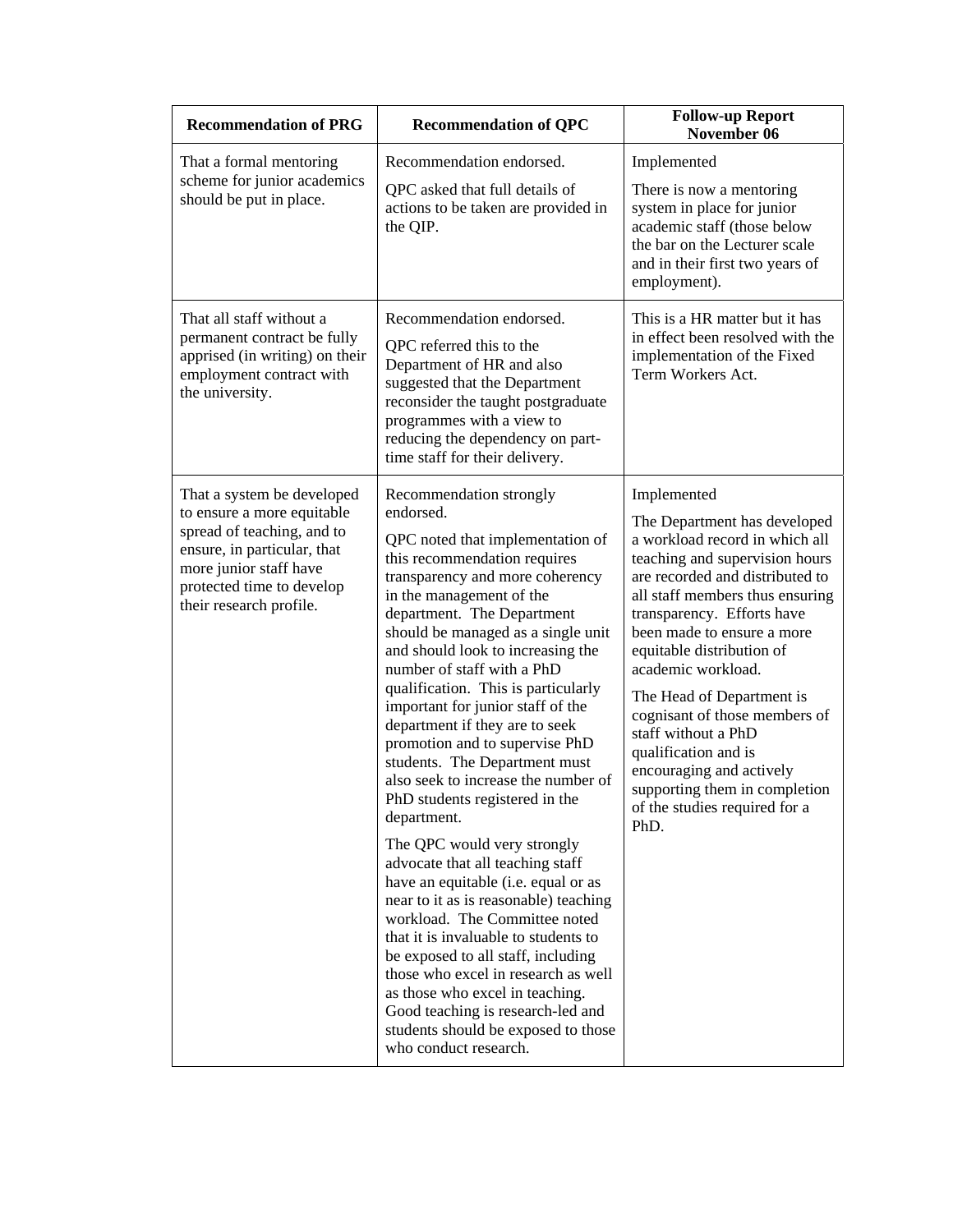| <b>Recommendation of PRG</b>                                                                                            | <b>Recommendation of QPC</b>                                                                                                                                                                                                                                                                                                                                                                                                                                                                                                                                                                                                                                                                                                                                                                                                                                            | <b>Follow-up Report</b><br>November 06                                                                                                                                                                                                                                                                                                                                |
|-------------------------------------------------------------------------------------------------------------------------|-------------------------------------------------------------------------------------------------------------------------------------------------------------------------------------------------------------------------------------------------------------------------------------------------------------------------------------------------------------------------------------------------------------------------------------------------------------------------------------------------------------------------------------------------------------------------------------------------------------------------------------------------------------------------------------------------------------------------------------------------------------------------------------------------------------------------------------------------------------------------|-----------------------------------------------------------------------------------------------------------------------------------------------------------------------------------------------------------------------------------------------------------------------------------------------------------------------------------------------------------------------|
| That members of the<br>Department develop a shared<br>research agenda and identify<br>core research priorities.         | Recommendation endorsed.<br>The QPC commented that it<br>understood the concerns of the<br>department. However the QPC is<br>concerned that junior staff, in<br>particular, are encouraged and<br>supported in developing research<br>programmes and, in the cases of<br>those staff who do not have a PhD<br>qualification, that these staff are<br>actively encouraged and facilitated<br>in studying for a PhD.<br>The QPC also expressed concern at<br>the lack of coordination between<br>research areas and stressed the<br>need for a department-wide<br>approach and strategy. The QPC<br>noted the cost of some of the<br>postgraduate taught programmes<br>and recommended these be<br>reviewed with a view to<br>eliminating those with too few<br>students.<br>The QPC requested that a plan be<br>drawn up by the Department to<br>address these concerns. | Implemented and on-going.<br>A Departmental research<br>strategy was considered by the<br>Department during the quality<br>review. The Department has<br>three very active research<br>centres/units. These<br>centre/units have developed a<br>shared research agenda and<br>core research priorities.<br>Mentoring of junior academic<br>staff is now taking place. |
| That the Department should<br>consider developing a higher<br>research profile in clinical<br>and health science areas. | Recommendation endorsed.<br>See comment under<br>recommendation above (regarding<br>a shared research agenda).                                                                                                                                                                                                                                                                                                                                                                                                                                                                                                                                                                                                                                                                                                                                                          | Ongoing and implemented.<br>The Department considered it<br>is very active in research in the<br>clinical and health sciences<br>areas and has significant<br>funding from Health Boards<br>and the European Union.                                                                                                                                                   |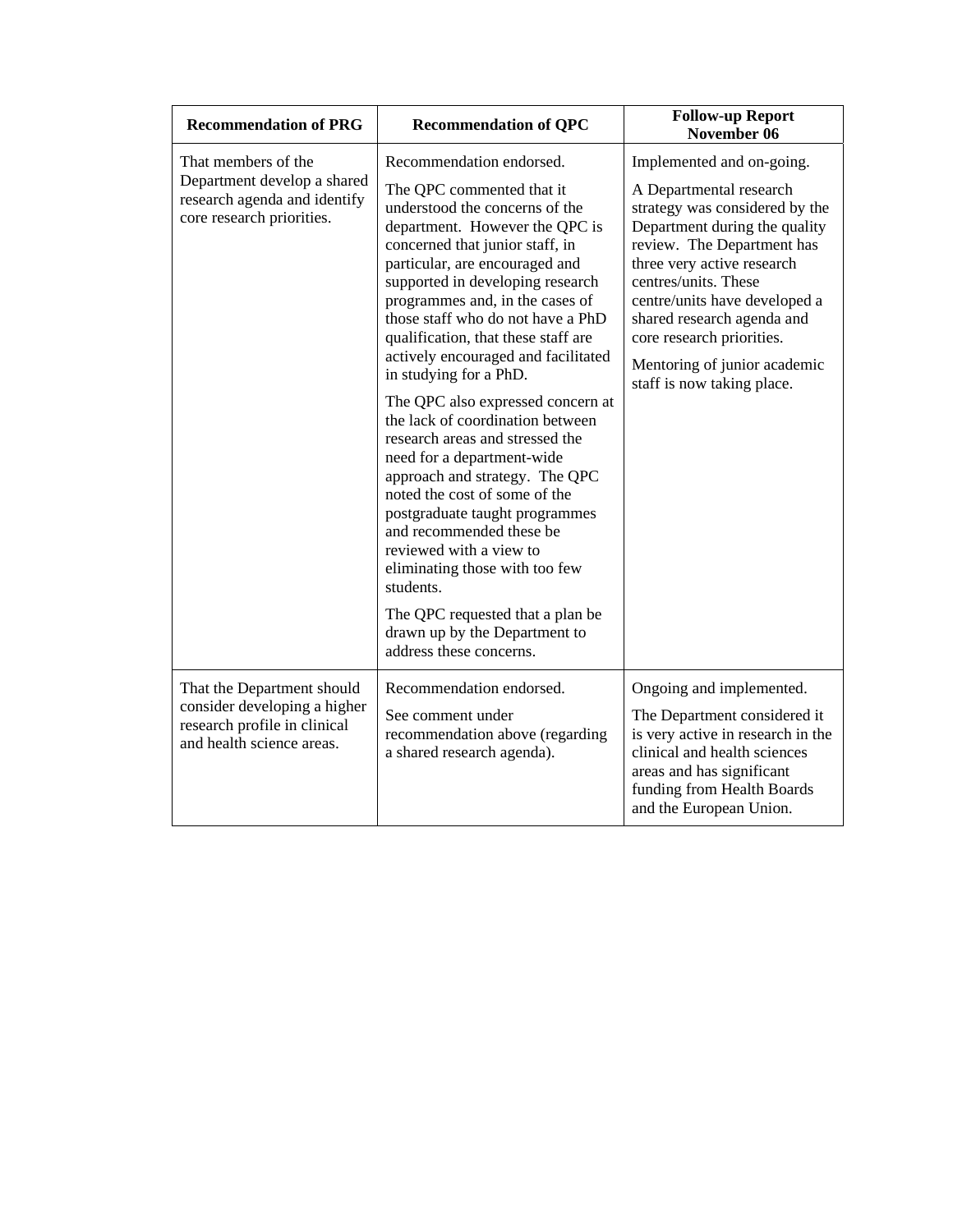| <b>Recommendation of PRG</b>                                                                                                                                                                                                                                      | <b>Recommendation of QPC</b>                                                                                                                                                                                                                                                                                                                                                          | <b>Follow-up Report</b><br>November 06                                                                                                                                                                                                                                                                                                                                                                                                            |
|-------------------------------------------------------------------------------------------------------------------------------------------------------------------------------------------------------------------------------------------------------------------|---------------------------------------------------------------------------------------------------------------------------------------------------------------------------------------------------------------------------------------------------------------------------------------------------------------------------------------------------------------------------------------|---------------------------------------------------------------------------------------------------------------------------------------------------------------------------------------------------------------------------------------------------------------------------------------------------------------------------------------------------------------------------------------------------------------------------------------------------|
| That the Department<br>establish systems for<br>research management which<br>provide targets and record<br>progress.                                                                                                                                              | Recommendation endorsed.<br>See comment under<br>recommendation above (regarding<br>a shared research agenda).                                                                                                                                                                                                                                                                        | Implemented.<br>Every member of staff (bar<br>one) is now recorded on the<br><b>Research Information System</b><br>(RIS). Participation in the<br>Performance Management &<br>Development System now<br>established in UCC ensures<br>that individual targets are set<br>and monitored each year. The<br>Department has engaged with<br>the training courses prior to<br>implementation of the scheme,<br>which is planned for<br>September 2007. |
| Science Faculty entry should<br>be reconsidered for<br>undergraduates.                                                                                                                                                                                            | QPC would encourage the<br>Department to consider this<br>recommendation, while noting the<br>comment made by the Department.<br>The QPC noted that the trend will<br>increasingly be towards<br>encouraging and incentivising<br>interdisciplinarity in degree<br>programmes in UCC.                                                                                                 | Not implemented.<br>Consideration was given to the<br>recommendation but it was<br>decided it was not practicable<br>for a number of reasons.<br>It was noted that the<br>Department completes a<br>phased withdrawal from the<br>Science Faculty this year.                                                                                                                                                                                      |
| That the Department<br>consider the need to<br>rationalise the profile of post<br>graduate courses,<br>particularly in the light of<br>University policy with<br>respect to the development<br>of self funding Masters<br>courses rather than Higher<br>Diplomas. | Recommendation strongly<br>endorsed.<br>QPC noted that the release of some<br>teaching workload might facilitate<br>the offering of other courses,<br>following on the review of the<br>curriculum referred to earlier. The<br>department is asked to consider<br>ways of promoting and<br>encouraging students from other<br>faculties to take courses offered by<br>the department. | Implemented<br>The Department has<br>discontinued two postgraduate<br>Diplomas and one Masters<br>programme.                                                                                                                                                                                                                                                                                                                                      |
| The Department should<br>consider developing a<br>research strategy which will<br>enable staff and<br>postgraduates target specific<br>high impact peer reviewed<br>journals.                                                                                     | Recommendation strongly<br>endorsed.<br>QPC would encourage all staff to<br>publish in good quality journals,<br>and all postgraduate students as<br>well. The QPC noted that it is<br>common in many disciplines for<br>postgraduate students to publish<br>prior to submission of their thesis.                                                                                     | Ongoing<br>The Department publishes in<br>peer reviewed journals on an<br>ongoing basis.<br>It was noted that it is not<br>common practice for<br>postgraduate students in the<br>College of ACSSS to publish<br>prior to the submission of their<br>thesis.                                                                                                                                                                                      |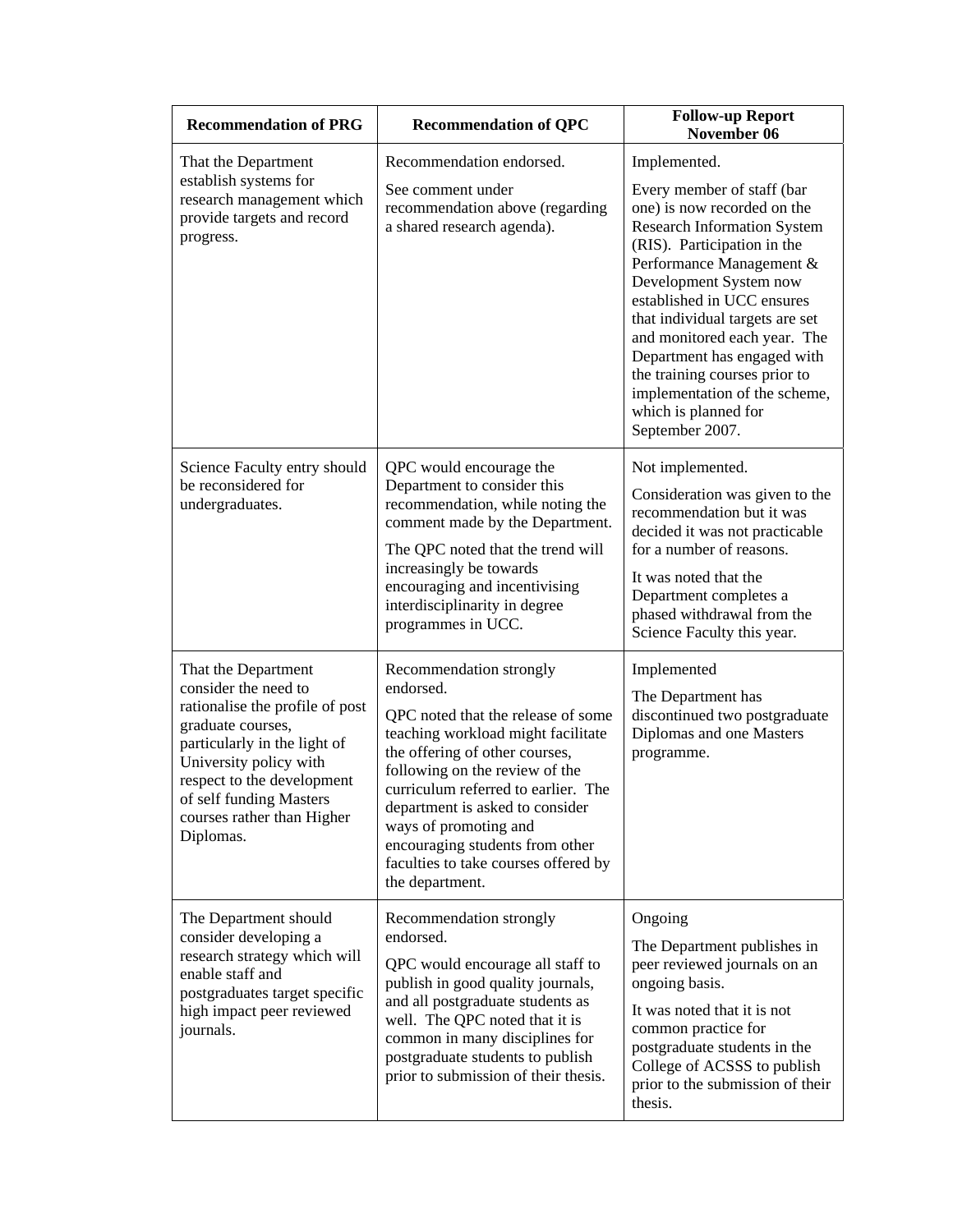| <b>Recommendation of PRG</b>                                                                                                                                                           | <b>Recommendation of QPC</b>                                                                                                                                                                                                                                                                                                              | <b>Follow-up Report</b><br>November 06                                                                                                                                                                                                                                                                                                                                                                                                                                                                                                                                                                                                            |
|----------------------------------------------------------------------------------------------------------------------------------------------------------------------------------------|-------------------------------------------------------------------------------------------------------------------------------------------------------------------------------------------------------------------------------------------------------------------------------------------------------------------------------------------|---------------------------------------------------------------------------------------------------------------------------------------------------------------------------------------------------------------------------------------------------------------------------------------------------------------------------------------------------------------------------------------------------------------------------------------------------------------------------------------------------------------------------------------------------------------------------------------------------------------------------------------------------|
| The Department should also<br>consider setting a minimum<br>number of papers to be<br>submitted for publication to<br>peer reviewed journals<br>before the award of higher<br>degrees. | Recommendation strongly<br>endorsed.<br>The QPC strongly supported this<br>and the previous recommendation.<br>The QPC is cognisant of issues for<br>promotion for academic staff and<br>supports all staff in their<br>promotional aspirations.<br>Publication of research outcomes is<br>an essential part of the promotion<br>process. | Not implemented<br>As per the recommendation<br>above, it is not common<br>practice for students in the<br>College of ACSSS to submit<br>papers to be published before<br>the award of higher degrees<br>although students are strongly<br>encouraged to publish prior to<br>award of degree by the<br>Department.                                                                                                                                                                                                                                                                                                                                |
| That in the context of a<br>strategic review of post-<br>graduate teaching, the<br>Department should consider<br>the introduction of a<br><b>Practitioner Doctorate</b><br>programme.  | Recommendation endorsed.<br>The QPC noted that there are a<br>number of practitioner doctorates<br>in existence in UCC and that these<br>are being offered within the<br>resources of the departments<br>concerned.                                                                                                                       | Implemented<br>Applications for a Practitioner<br>Doctorate in Psychology are<br>being taken from 01/12/06.                                                                                                                                                                                                                                                                                                                                                                                                                                                                                                                                       |
| That the Department focus<br>its activity on a single site in<br>order to ensure coherence.                                                                                            | Recommendation endorsed.                                                                                                                                                                                                                                                                                                                  | Not implemented<br>An improvement in and the<br>provision of extra facilities<br>(required for undergraduate<br>teaching) are the priority for<br>the Department, particularly in<br>provision of improved<br>laboratory facilities, which<br>give cause for concern. The<br>Department feels that the dual-<br>site situation is managed<br>perfectly in accordance to the<br>needs of the Department<br>although it would be preferable<br>to have a single site on the<br>main campus (especially in the<br>O'Rahilly Building) where<br>most students who take a<br>module in psychology<br>(approximately $1,200$ in $2006$ )<br>are taught. |